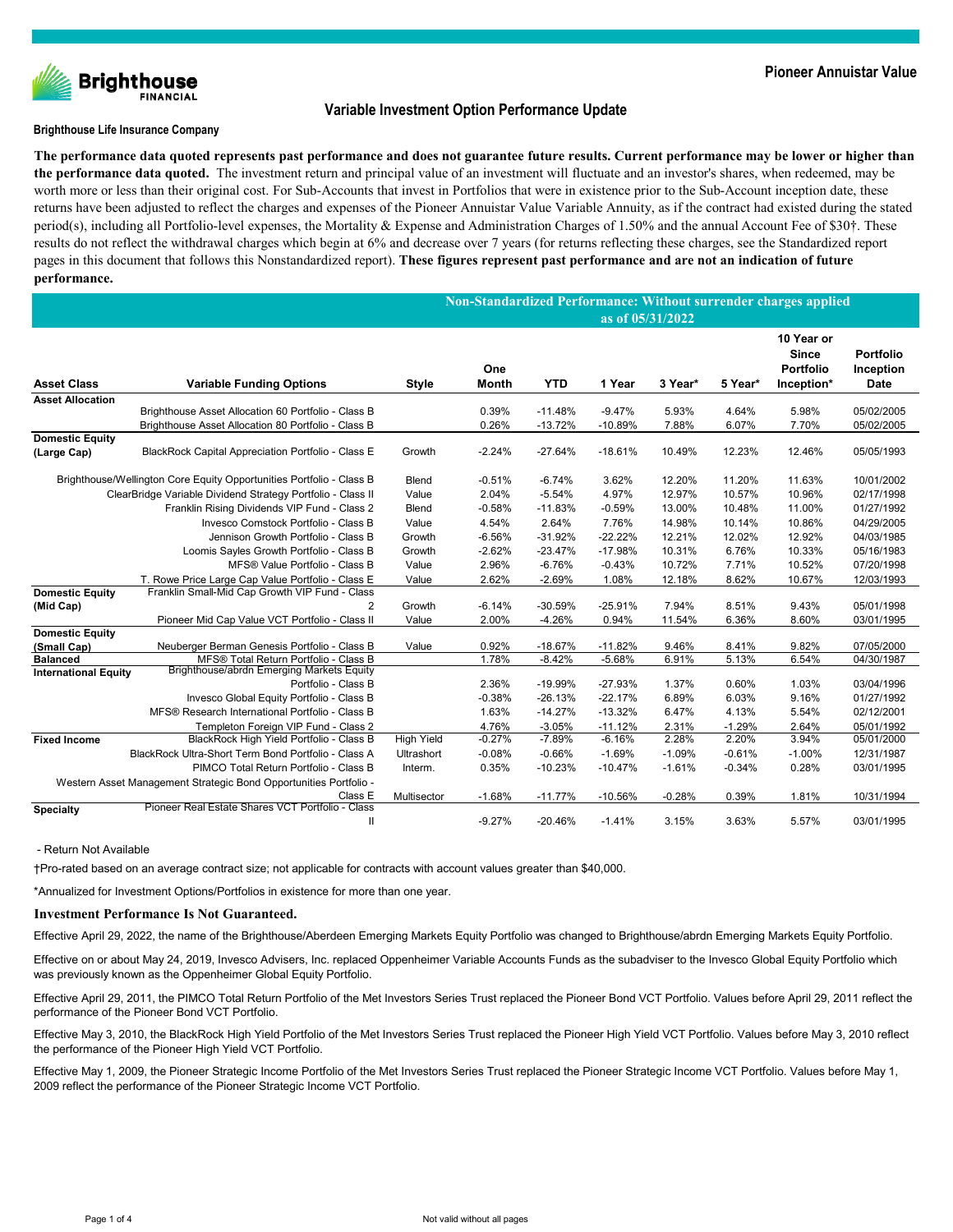**Prospectuses for the Pioneer Annuistar Value variable annuity issued by Brighthouse Life Insurance Company and for the investment portfolios are**  available from your financial professional. The contract prospectus contains information about the contract's features, risks, charges and expenses. **The investment objectives, risks and policies of the investment options, as well as other information about the investment options, are described in their respective prospectuses. Investors should consider the investment objectives, risks, charges and expenses of the investment company carefully before investing. Please read the prospectuses and consider this information carefully before investing. Product availability and features may vary by state. Please refer to the contract prospectus for more complete details regarding the living and death benefits.** 

**Variable annuities are long-term investments designed for retirement purposes. Variable annuities have limitations, exclusions, charges, termination provisions and terms for keeping them in force. There is no guarantee that any of the variable investment options in this product will meet its stated goals or objectives. The account value is subject to market fluctuations and investment risk so that, when withdrawn, it may be worth more or less than its original value. All product guarantees are subject to the claims-paying ability and financial strength of the issuing insurance company. Please contact your financial professional for complete details.**

**Withdrawals of taxable amounts are subject to ordinary income tax and if made before age 59½, may be subject to a 10% Federal income tax penalty. Distributions of taxable amounts from a non-qualified annuity may also be subject to the 3.8% Unearned Income Medicare Contribution Tax on Net Investment Income if your modified adjusted gross income exceeds the applicable threshold amount. Withdrawals will reduce the living and death benefits and account value. Withdrawals may be subject to withdrawal charges.**

**"Brighthouse Financial" refers to Brighthouse Financial, Inc., a Delaware corporation, and, where appropriate in context, to one or more of its subsidiaries, or all of them taken as a whole. Pioneer Annuistar Value variable annuities are issued by Brighthouse Life Insurance Company (previously issued by MetLife Insurance Company USA) and are offered by prospectus only and are distributed by Brighthouse Securities, LLC (member FINRA). The annuities are marketed by Pioneer Funds Distributor, Inc. 60 State Street, Boston, MA 02109, and are closed to new contracts.**

Brighthouse Life Insurance Company • Charlotte, NC 28277 • 800-343-8496

• Net A Depost • Not FDIC-Insured • Net Insured By Any Federal Government Agency . Not Guaranteed By Any Bank Or Credit Union . May Go Down In Value

2181946.2[06/08/2022]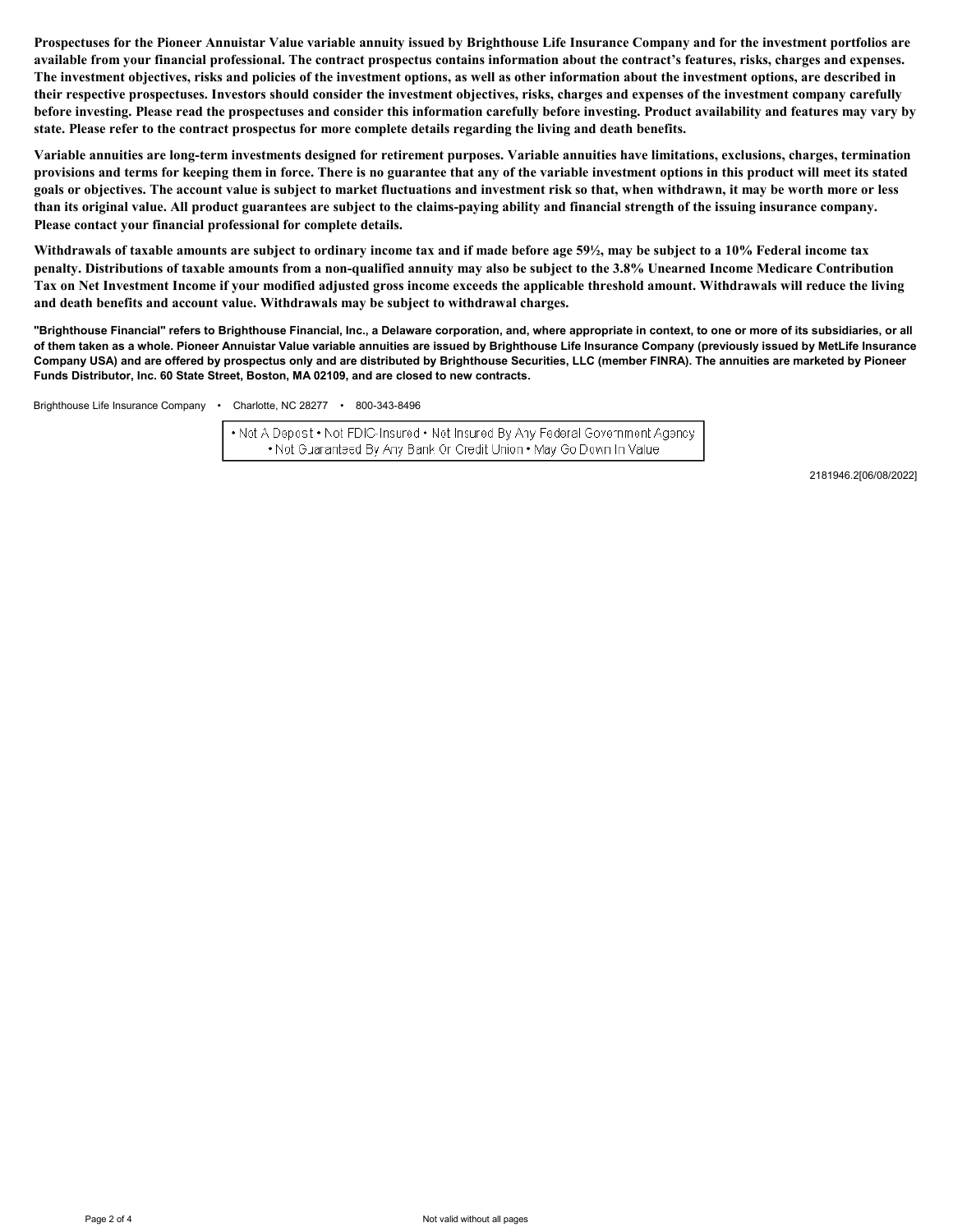## **Pioneer Annuistar Value**

**The performance data quoted represents past performance and does not guarantee future results. Current performance may be lower or higher than the performance data quoted.** The investment return and principal value of an investment will fluctuate and an investor's shares, when redeemed, may be worth more or less than their original cost. Each Investment Option consists of a sub-account of the separate account supporting the contract (a "Sub-Account") that invests solely in shares of a fund portfolio (a "Portfolio"). *Standardized Performance* for an Investment Option, as defined by the SEC, is the Average Annual Total Return for periods commencing no earlier than the Sub-Account inception date and terminating at the end of the most recent calendar quarter. Average Annual Total Returns shown that include periods prior to the Sub-Account inception date are *Non-Standardized Performance.* Charges for Standardized Performance reflects all Portfolio-level expenses, optional death benefit charge of 0.20% (Enhanced Stepped-Up Provision, "E.S.P."), the Joint Life version of the Guaranteed Minimum Withdrawal Benefit For Life rider maximum charge of 0.80%, the withdrawal charge of 6%, the M&E risk and administration charges of 1.75% (Enhanced Death Benefit), and the annual Contract Administrative charge of \$30†. **Past performance does not guarantee future results.**

|                         |                                                       | <b>Average Annual Total Return</b><br>as of 05/31/2022<br><b>Assuming Contract Surrender</b> |          |                                                    |           | Standardized as of 03/31/2022<br><b>Assuming Contract Surrender</b> |                                                        |                                |                                               |
|-------------------------|-------------------------------------------------------|----------------------------------------------------------------------------------------------|----------|----------------------------------------------------|-----------|---------------------------------------------------------------------|--------------------------------------------------------|--------------------------------|-----------------------------------------------|
| <b>Asset Class</b>      | <b>Variable Funding Options</b>                       | 1 Year                                                                                       | 5 Year*  | 10 Year or<br><b>Since Portfolio</b><br>Inception* | 1 Year    | 5 Year*                                                             | 10 Year or<br>Since<br><b>Subaccount</b><br>Inception* | Portfolio<br>Inception<br>Date | <b>Subaccount</b><br>Inception<br><b>Date</b> |
| <b>Asset Allocation</b> | Brighthouse Asset Allocation 60                       | $-15.43%$                                                                                    | 2.59%    | 4.66%                                              | $-6.62%$  | 4.24%                                                               | 4.72%                                                  | 05/02/2005                     | 06/14/2005                                    |
|                         | <b>Brighthouse Asset Allocation 80</b>                | $-16.76%$                                                                                    | 3.98%    | 6.36%                                              | $-5.78%$  | 6.08%                                                               | 6.34%                                                  | 05/02/2005                     | 05/12/2005                                    |
| <b>Domestic Equity</b>  |                                                       |                                                                                              |          |                                                    |           |                                                                     |                                                        |                                |                                               |
| (Large Cap)             | <b>BlackRock Capital Appreciation</b>                 | $-23.97%$                                                                                    | 10.02%   | 11.07%                                             | $-4.39%$  | 15.16%                                                              | 11.88%                                                 | 05/05/1993                     | 05/01/2003                                    |
|                         | Brighthouse/Wellington Core Equity Opportunities      | $-3.20%$                                                                                     | 9.01%    | 10.24%                                             | 7.31%     | 10.57%                                                              | 9.90%                                                  | 10/01/2002                     | 10/01/2002                                    |
|                         | ClearBridge Variable Dividend Strategy                | $-1.94%$                                                                                     | 8.40%    | 9.58%                                              | 9.32%     | 9.90%                                                               | 9.51%                                                  | 02/17/1998                     | 05/01/2003                                    |
|                         | Franklin Rising Dividends VIP                         | $-7.13%$                                                                                     | 8.31%    | 9.62%                                              | 5.29%     | 10.31%                                                              | 9.78%                                                  | 01/27/1992                     | 05/01/2003                                    |
|                         | <b>Invesco Comstock</b>                               | 0.66%                                                                                        | 7.97%    | 9.48%                                              | 9.09%     | 7.94%                                                               | 8.52%                                                  | 04/29/2005                     | 05/01/2005                                    |
|                         | Jennison Growth                                       | $-27.35%$                                                                                    | 9.82%    | 11.52%                                             | $-4.04%$  | 16.56%                                                              | 13.04%                                                 | 04/03/1985                     | 05/01/2003                                    |
|                         | Loomis Sayles Growth                                  | $-23.38%$                                                                                    | 4.66%    | 8.96%                                              | $-2.56%$  | 8.48%                                                               | 10.11%                                                 | 05/16/1983                     | 05/16/1983                                    |
|                         | <b>MFS® Value</b>                                     | $-6.99%$                                                                                     | 5.59%    | 9.15%                                              | 2.09%     | 6.51%                                                               | 8.06%                                                  | 07/20/1998                     | 04/23/2013                                    |
|                         | T. Rowe Price Large Cap Value                         | $-5.58%$                                                                                     | 6.48%    | 9.29%                                              | 3.54%     | 7.21%                                                               | 8.59%                                                  | 12/03/1993                     | 05/22/1998                                    |
| <b>Domestic Equity</b>  |                                                       |                                                                                              |          |                                                    |           |                                                                     |                                                        |                                |                                               |
| (Mid Cap)               | Franklin Small-Mid Cap Growth VIP                     | $-30.79%$                                                                                    | 6.38%    | 8.07%                                              | $-14.70%$ | 11.18%                                                              | 9.08%                                                  | 05/01/1998                     | 05/01/2003                                    |
|                         | Pioneer Mid Cap Value VCT                             | $-5.70%$                                                                                     | 4.27%    | 7.25%                                              | 5.03%     | 4.43%                                                               | 6.62%                                                  | 03/01/1995                     | 05/01/2003                                    |
| <b>Domestic Equity</b>  |                                                       |                                                                                              |          |                                                    |           |                                                                     |                                                        |                                |                                               |
| (Small Cap)             | Neuberger Berman Genesis                              | $-17.63%$                                                                                    | 6.28%    | 8.45%                                              | $-9.24%$  | 8.24%                                                               | 8.73%                                                  | 07/05/2000                     | 05/01/2004                                    |
| <b>Balanced</b>         | <b>MFS® Total Return</b>                              | $-11.89%$                                                                                    | 3.07%    | 5.21%                                              | $-4.38%$  | 4.14%                                                               | 5.16%                                                  | 04/30/1987                     | 04/30/2007                                    |
| <b>International</b>    | Brighthouse/abrdn Emerging Markets                    |                                                                                              |          |                                                    |           |                                                                     |                                                        |                                |                                               |
| <b>Equity</b>           | Equity                                                | $-32.68%$                                                                                    | $-1.38%$ | $-0.23%$                                           | $-25.60%$ | 0.90%                                                               | $-0.77%$                                               | 03/04/1996                     | 05/01/2003                                    |
|                         | <b>Invesco Global Equity</b>                          | $-27.29%$                                                                                    | 3.95%    | 7.80%                                              | $-11.68%$ | 7.98%                                                               | 7.72%                                                  | 01/27/1992                     | 05/01/2003                                    |
|                         | <b>MFS® Research International</b>                    | $-19.02%$                                                                                    | 2.08%    | 4.23%                                              | $-9.04%$  | 4.73%                                                               | 3.32%                                                  | 02/12/2001                     | 04/30/2007                                    |
|                         | <b>Templeton Foreign VIP</b>                          | $-16.97%$                                                                                    | $-3.23%$ | 1.37%                                              | $-12.50%$ | $-2.38%$                                                            | $-0.01%$                                               | 05/01/1992                     | 05/01/2003                                    |
| <b>Fixed Income</b>     | <b>BlackRock High Yield</b>                           | $-12.34%$                                                                                    | 0.19%    | 2.65%                                              | $-7.96%$  | 1.28%                                                               | 2.93%                                                  | 05/01/2000                     | 05/01/2003                                    |
|                         | <b>BlackRock Ultra-Short Term Bond</b>                | $-8.17%$                                                                                     | $-2.56%$ | $-2.23%$                                           | $-8.23%$  | $-2.54%$                                                            | $-2.24%$                                               | 12/31/1987                     | 05/01/2003                                    |
|                         | PIMCO Total Return                                    | $-16.36%$                                                                                    | $-2.30%$ | $-0.97%$                                           | $-12.15%$ | $-1.28%$                                                            | $-0.43%$                                               | 03/01/1995                     | 05/01/2003                                    |
|                         | Western Asset Management Strategic Bond Opportunities | $-16.45%$                                                                                    | $-1.58%$ | 0.54%                                              | $-9.72%$  | $-0.06%$                                                            | 1.24%                                                  | 10/31/1994                     | 06/12/1997                                    |
| <b>Specialty</b>        | Pioneer Real Estate Shares VCT                        | $-7.91%$                                                                                     | 1.59%    | 4.26%                                              | 13.46%    | 4.20%                                                               | 5.48%                                                  | 03/01/1995                     | 05/01/2003                                    |

### - Return Not Available

†Pro-rated based on an average contract size; not applicable for contracts with account values greater than \$40,000.

\*Annualized for Investment Options/Portfolios in existence for more than one year.

### **Investment Performance Is Not Guaranteed.**

**Prospectuses for the Pioneer Annuistar Value variable annuity issued by Brighthouse Life Insurance Company and for the investment portfolios are available from your financial professional. The contract prospectus contains information about the contract's features, risks, charges and expenses. The investment objectives, risks and policies of the investment options, as well as other information about the investment options, are described in their respective prospectuses. Investors should consider the investment objectives, risks, charges and expenses of the investment company carefully before investing. Please read the prospectuses and consider this information carefully before investing. Product availability and features may vary by state. Please refer to the contract prospectus for more complete details regarding the living and death benefits.** 

**Variable annuities are long-term investments designed for retirement purposes. Variable annuities have limitations, exclusions, charges, termination provisions and terms for keeping them in force. There is no guarantee that any of the variable investment options in this product will meet its stated goals or objectives. The account value is subject to market fluctuations and investment risk so that, when withdrawn, it may be worth more or less than its original value. All product guarantees are subject to the claims-paying ability and financial strength of the issuing insurance company. Please contact your financial professional for complete details.**

**Withdrawals of taxable amounts are subject to ordinary income tax and if made before age 59½, may be subject to a 10% Federal income tax penalty. Distributions of taxable amounts from a non-qualified annuity may also be subject to the 3.8% Unearned Income Medicare Contribution Tax on Net Investment Income if your modified adjusted gross income exceeds the applicable threshold amount. Withdrawals will reduce the living and death benefits and account value. Withdrawals may be subject to withdrawal charges.**

**"Brighthouse Financial" refers to Brighthouse Financial, Inc., a Delaware corporation, and, where appropriate in context, to one or more of its subsidiaries, or all of them taken as a whole. Pioneer Annuistar Value variable annuities are issued by Brighthouse Life Insurance Company (previously issued by MetLife Insurance Company USA) and are offered by prospectus only and are distributed by Brighthouse Securities, LLC (member FINRA). The annuities are marketed by Pioneer Funds Distributor, Inc. 60 State Street, Boston, MA 02109, and are closed to new contracts.**